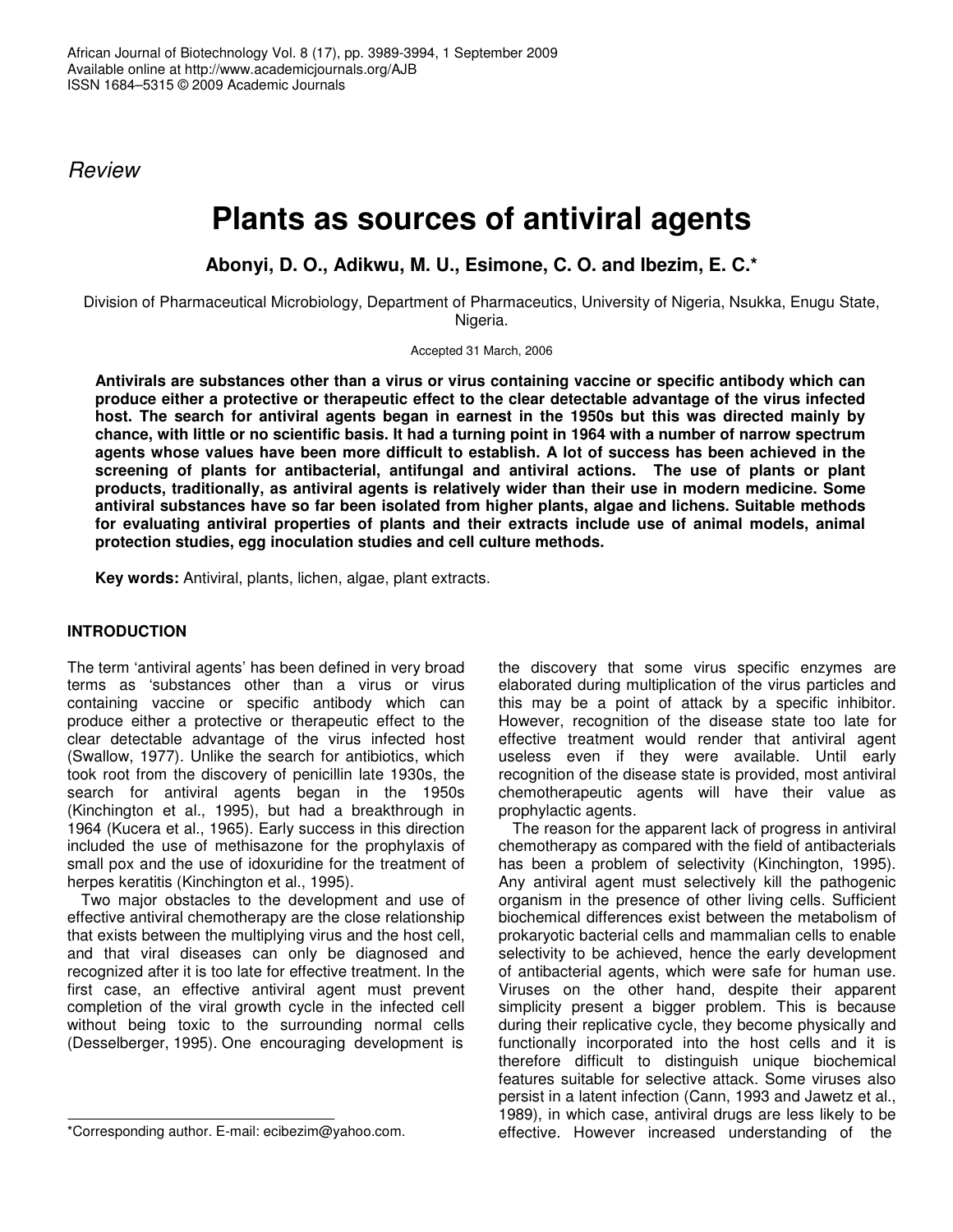molecular events of virus infections has meant that the search for antiviral drugs against specific targets can be conducted on a more rational basis.

# **TARGETS FOR ANTIVIRAL ACTIVITY**

## **Viral envelope**

The virus envelope is an outer lipoprotein bilayer membrane, which most viruses possess. Though some viruses contain lipid as part of a complex outer layer, these are not usually regarded as enveloped unless a bilayer unit membrane structure is clearly demonstrable (Cann, 1993). Enveloped viruses mostly bud through the host cell membrane leaving the cell intact and acquiring the envelope from the host cell membrane and with similar composition.

The viral envelope is advantageous to the virus possessing it. The structure underlying the envelope may be helical or icosahedral and may be formed before or as the virus leaves the cell. In the majority of cases, enveloped viruses use cellular membranes as sites allowing them to direct assembly, the formation of the particle inside the cell, maturation and release, in most cases being a continuous process. The envelope is effective as a protective layer preventing desiccation of, enzymic damage to the particle and through the surface glycoproteins foster recognition of receptor molecules on the host cell.

For enveloped viruses therefore, the viral envelope is a good target for antiviral chemotherapy because their destruction renders the virus vulnerable to destruction and the virus communicability less feasible. Detergents and ether had been known to solubilize or destroy lipid constituents of viral membranes; and ether susceptibility distinguishes enveloped and non-enveloped virus (Kinchington, 1995 and Jawetz et al., 1989). The following viral groups are enveloped and as such ether sensitive: herpes viruses, orthomyxoviruses, paramyxoviruses, rhabdoviruses, coronaviruses, retroviruses, arenaviruses, togaviruses, flaviviruses and bunyaviruses.

# **Viral nucleic acid**

On the basis of genome organization/nucleic acid component, two groups of viruses have emerged – the deoxyribonucleic acid (DNA) viruses and the ribonucleic acid (RNA) viruses. The nucleic acids are the seat of genetic information and direct all the processes relating to the viral propagation in host cells and their dissemination. In cell infected with DNA viruses, viral DNA serves as a template for its own replication and the synthesis of viral specific messenger RNA (mRNA). The enzymic synthesis of viral DNA may be catalyzed by either the DNA polymerase of the host cell or the virus. It seems likely that a viral RNA polymerase transcribes viral DNA into viral specific mRNA. RNA acts as template for its own replication as well as for the synthesis of viral specific proteins in RNA viruses. The RNA synthesis is required to form progeny RNA from parental RNA. The enzyme catalyzes the copying of the parental (plus) strand into its complementary (minus) strand, and the synthesis of new plus strand.

The implication of the above is that nucleic acids are and had been requisite targets for the design of antiviral chemotherapeutic agents, the most plausible approach being the formation of defective progeny nucleic acids which will be either unstable, give nonsense coding for viral proteins/enzymes, and do not maintain the virulence of the resulting virus.

# **Viral proteins**

The discussion on the importance of viral nucleic acids as targets for possible viral chemotherapy overlaps with that of the viral proteins. This results from the very fact that the synthesis of viral proteins is not without the involvement of the nucleic acids and vice versa. However, the viral proteins present further unique opportunities for antiviral drug attack both as viral structural proteins as well as the functional proteins and enzymes. The mechanisms for the biosynthesis of viral coat proteins resemble the synthesis of normal cell proteins on the polyribosomes. Viral RNA acts as messenger for this synthetic process, which requires ribosomes, binding enzyme, peptide synthetase, translocase and possibly initiation and termination factors derived from the host cell. After completion of the synthesis, viral proteins are released form the ribosome.

The viral surface proteins play vital roles especially in the virus replication process where they aid virus attachment and penetration of host cells. The attachment phase of replication can be inhibited in two ways: by agents that mimic the viral attachment protein (VAP) and bind to the cellular receptor or by agents that mimic the receptor and bind to the VAP. Synthetic peptides are the most logical class of compounds to use for this purpose, but according to Cann (1993) there are considerable problems with clinical use of these substances, mostly high cost and poor pharmacokinetic properties of many of them. It is difficult to target penetration/uncoating stages of virus replication as relatively little is known about them.

Uncoating in particular is largely mediated by cellular enzymes and is therefore a poor target for intervention, although like penetration, one or more virus proteins often influence it.

Many viruses are known to have evolved their own specific enzymes to preferentially replicate virus nucleic acids at the expense of cellular molecules, and there is often sufficient specificity in virus polymerases to provide a target for an antiviral agent. This method has produced the majority of the specific antiviral drugs currently in use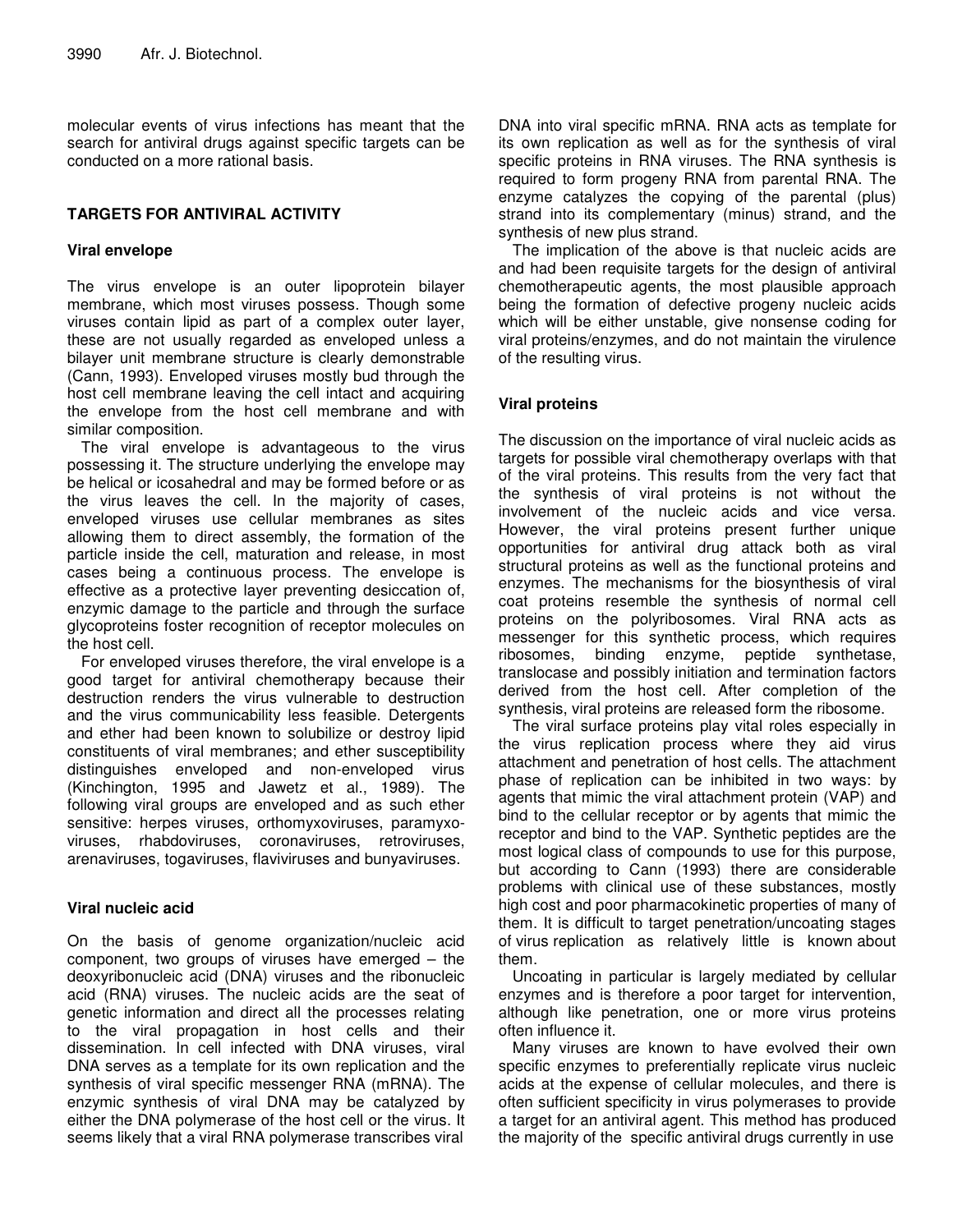(Kinchington, 1995; Cann, 1993). The majority of these drugs function as polymerase substrates (Roberts et al., 1990).

## **Other targets**

*In vitro* studies have shown that short peptides and soluble CD4<sup>+</sup> can be used to block adsorption of HIV (Kinchington, 1995). Also, SP-303, an oligomeric proanthocyanidin form the latex of *Croton lechleri* has been show to exert antiviral effect on HSV and RSV by inhibiting viral adsorption and penetration through the plasma membrane (Ubillas et al., 1994). Amantidine has been found to block the later stages of virus assembly and release. The drug is thought to interfere with interactions between the viral membrane (M2) protein and the viral haemagglutinin therefore disrupting the envelopment of the nucleocapsid, hence blocking infectivity (Kinchington, 1995). Mutants resistant to amantidine through alterations in the M2 protein have been reported (Belshe et al., 1988).

There has also been increased attempt to synthesize antiviral agents that will stimulate the defense mechanism of the host. This is exemplified by the variety of biological response modifiers/interferon inducers that are at present under intensive study (Desselberger, 1995; Franz, 1989; Tomado et al., 1987). More recently, it has been shown that even mature virions can provide a target for antiviral drugs. The determination of the three dimensional structure of rhinoviruses has resulted in series of compounds (disoxanil – also known as the WIN series), which are targeted against mature extra cellular virions (Smith et al., 1986).

# **ANTIVIRALS FROM PLANTS**

Apart from the importance placed by man on plants as source of food, their other great use has been in the area of medicine. The medicinal use of plants and their products dates back to antiquity (Ogunyemi, 1979). The World Health Organisation (WHO) has estimated that perhaps 80% of the inhabitants of the world rely chiefly on traditional medicine; hence plants and plant products have been in use in the treatment of infections many centuries before the active principles in the plant products could be elucidated through the improvements in science and technology.

Much success had been attained in the screening of plants for antibacterial and antifungal actions (Ogunlana et al., 1975 and Levan et al., 1979) than for antiviral actions due probably to the inability of the virus to be grown on artificial medium and the close relationship that exists between the multiplying virus and the host cell. But the failure of synthetic chemicals to effect cure of a wide range of viral diseases, and the frequency of viral resistance to the relatively few antiviral drugs currently used being on the increase and coupled with the successes achieved since antiquity in managing viral diseases with local medicinal herbs, have led to an increased interest in the search for antivirals from plants in recent years (McCutcheon *et al*, 1995), though success in this direction has been painstakingly slow.

Plant species that have been used in folk medicine or have been scientifically established to exert antimicrobial, antiviral and other biological activities are shown in Table 1. Even though a lot of these plants that have antiviral properties have not been used in modern medicine, their usage in traditional medicinal practice is fairly high. The significance of antiviral metabolites derived from plants and other higher forms of life, besides some direct medical success, is that they provide prototypes or templates for the organic chemist to use in the design of potentially superior new chemotherapeutic drugs.

## **Antivirals from higher plants**

Higher plants in this context mean the common terrestrial vascular plants including ferns and liverworts, and the more properly byrophyta, pteridophyta and spermatophyta species (angiosperms, gymnosperms, monocots and dicots). Antiviral activity and/or cytotoxicity occur in a wider variety of plants and are not restricted to certain families as can be seen from Table 1. Plant tissue cultures have in recent times been found to have serious antiviral properties. More recently, cell cultures developed by biotechnological techniques have also been found to possess antiviral activities (Ibezim, 2003; Abonyi et al., 2000). The apparent lack of activity in certain families of plants may be due to small number of samples examined due partly to the difficulties associated with antiviral studies as compared with antibacterial investigations. So far, the largest number of non-microbial antibiotics, about 1300 substances has been isolated from higher plants (Berdy, 1982; Daziel, 1937; Ayensu, 1978; Irvine, 1961; Watt et al., 1962; Oliver-Bever, 1986; Iwu, 1986; Kokwaro, 1986).

## **Antivirals from algae**

The term algae include all chlorophyll containing oxygen evolving photosynthetic organisms except bryophytes (mosses, liverworts) and vascular plants (Berdy, 1982). In size and complexity, they range from microscopic cells to giant kelps. These autotropic and thalophylic organisms occur in both fresh and seawater, but the majority of antibiotic compounds were isolated from seaweeds. At present, about 80 antimicrobially active algal products are known, the majority of which contain covalently bound bromine and are the products of red algae (Berdy, 1982). Most of these compounds are usually antibacterial agents active against Gram positive and rarely Gram negative bacteria but sometimes exhibit-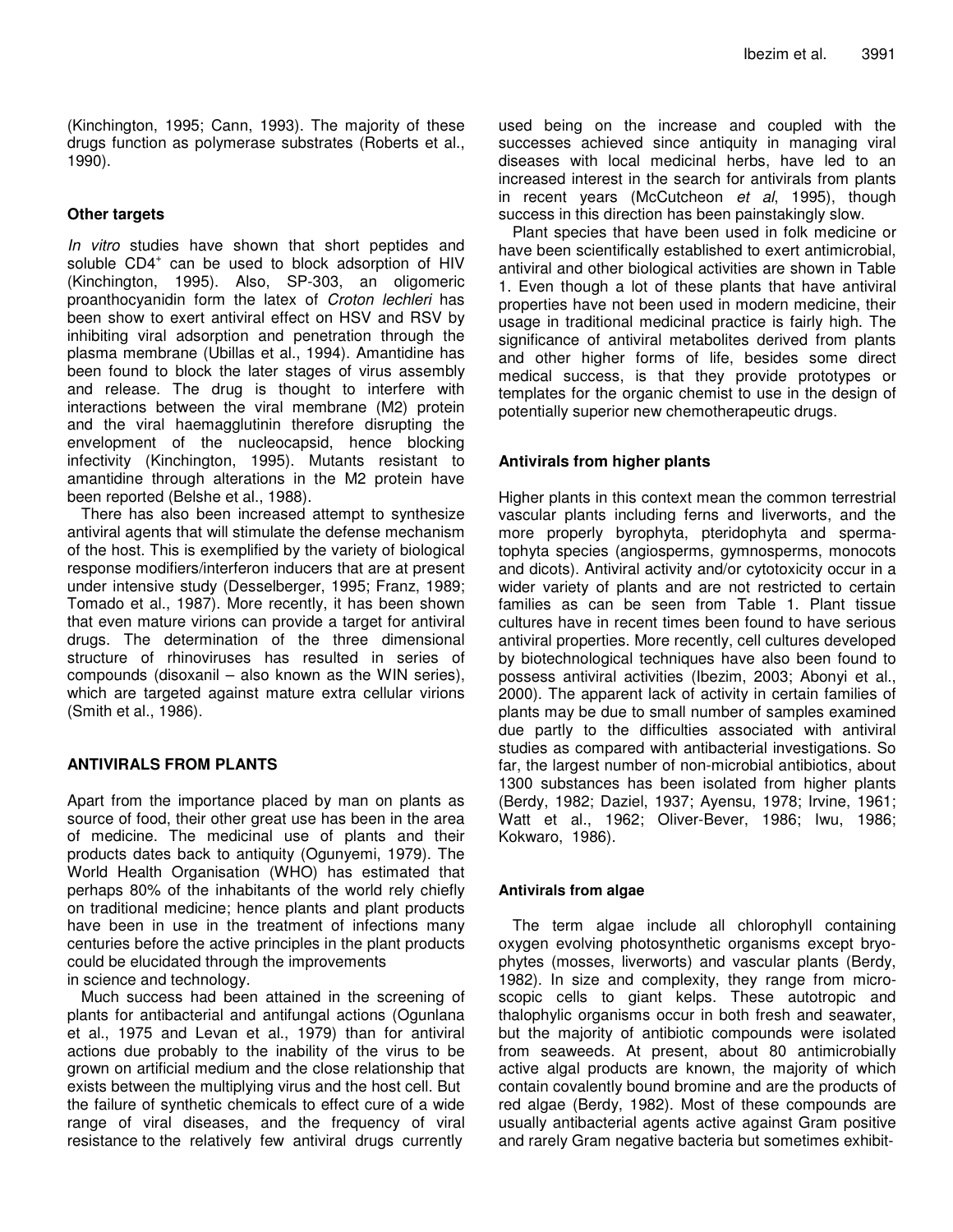| Table 1. Some antivirals from higher plants <sup>1</sup> . |  |
|------------------------------------------------------------|--|
|------------------------------------------------------------|--|

| S/N                                    | <b>Antiviral compound</b>                                                                          | <b>Chemical class</b>                                                                                                                                                 | <b>Plant source</b>                                                                                                                                                                                 | <b>Main action</b>                                                                                  |
|----------------------------------------|----------------------------------------------------------------------------------------------------|-----------------------------------------------------------------------------------------------------------------------------------------------------------------------|-----------------------------------------------------------------------------------------------------------------------------------------------------------------------------------------------------|-----------------------------------------------------------------------------------------------------|
| 1                                      | Name unknown                                                                                       | Phytoalexine<br>polysaccharide                                                                                                                                        | Solanium tuberosum.<br>Phytophthora infestans                                                                                                                                                       | Antiviral                                                                                           |
| 2.<br>3<br>4                           | Phytolaecca American<br>Protein (PAP)<br>Antiviral factor<br>Lycoricidinol                         | Glycoproteid<br>(Amphoter)<br>Interferon 1<br>$N2$ containing<br>heterocycline<br>antibiotic (acidic)                                                                 | Phytolacca Americana<br>Phytolacca farmosus<br>Nicotiana glutinosum<br>Lyconis radiata                                                                                                              | Polio, Influenza<br>Antiviral<br>Antiviral                                                          |
| 5<br>6<br>7<br>8<br>9<br>10<br>11      | Lycoricidin<br>Chelerythrine<br>Emetine<br>Okrobamine<br>Cryptopleurine<br>$5 - X$<br>Elenoic acid | (neutral)<br>$\ddot{\phantom{a}}$<br>Alkaloid (basic)<br>Alkaloid (basic)<br>Alkaloid (basic)<br>Alkaloid (basic)<br>Alkaloid (basic)<br>Pyran derivative<br>(acidic) | Lyconis radiata<br>Chelidonium manis<br>Psychatria impacachuanha<br>Cabuncala spp, Striolata spp<br>Bochmeria cylindrical<br>Clivia miniata<br>Olives spp                                           | Antiviral<br>Antiphage<br>Antiviral (polis)<br>Influenza<br>Antiviral<br>Herpes, Polia<br>Antiviral |
| 12                                     | Parasorbic acid                                                                                    | A-pyrone<br>(neutral, acidic)<br>Flavonol (acidic)                                                                                                                    | Sorbus ancuporia                                                                                                                                                                                    | Antiviral                                                                                           |
| 13<br>14<br>15<br>16<br>17<br>18<br>19 | Quercetin<br>Motin<br>Fisetin<br>Naringenin<br>Hesperidin<br>Rotenone<br>Poriolide                 | Flavonol (acidic)<br>Flavonol (acidic)<br>Flavonone<br>(acidic)<br>Flavonone<br>Isoflavone<br>Condensed G-<br>pyrone derivative<br>(acidic)<br>Coumarin               | Quercus spp, Prunus domestica<br>Citrus spp, Chlorophora<br>tinctoria<br>Acacia spp, Rhus spp<br>Citrus spp, Acacia spp<br>Citrus spp, Citrus sinensis<br>Balduina angustifolia<br>Leucothac keikei | Antiviral (polio)<br>Antiviral<br>Antiviral<br>Antiviral<br>Antiviral<br>Antiviral<br>Antiviral     |
| 20                                     | Angelicin                                                                                          | derivative                                                                                                                                                            | Zizia aptera                                                                                                                                                                                        | Antiviral                                                                                           |

<sup>1</sup> Adapted from Berdy (1982).

ing antifungal and anti-yeast activity, and in limited instances anti-tumour and antiviral effects.

Besides chondrid, a sesquiterpene isolated from *Chondria oppositiclada* and *Laurencia* spp., and a polysaccharide isolated from *Constantinea simplex* and *Forlowia mollis,* the chemical nature of the few known antiviral agents from algae have not been elucidated. Other algal antiviral agents have been isolated form 'kelp' algae, *Chlorella ellipsoidea, Dictyola* spp. and *Lyngbia majasculata* (Khatan, 1975; Robertson et al, 1977).

## **Antivirals from lichens**

Numerous compounds isolated in the last few years from lichens proved to be active in certain physiological and pharmacological terms and a number of them were confirmed to be effective antimicrobial agents. These lichen products belong to the several distinct chemical

classes including: polysaccharides, coumarone derivatives, lactone derivatives, orcinol and  $\beta$ -orcinol-type despsides and depsidones and long chain aliphatic oligocarboxy hydroxy acids (Esimone, 1997). Most of the lichen products are primarily active against Gram-positive bacterial and Mycobacteria, though extracts of *Parmelia capaerata, Evernia prunastri* and *Usnea spps* have been shown to be active against Gram-negative bacteria (Rowe et al., 1989). Some lichen polysaccharides and other lichen products such as psoronic acid, show antitumour activity, and usnic acid, the most widely distributed and best known lichen antibiotics has been used in several countries as a topical antibacterial agent for human skin diseases (Berdy, 1982), and is also reported to exert some antimitotic action, but at low concentrations, the acid displays a capacity to stimulate cell metabolism in some biological systems tested (Cardarelli et al., 1997).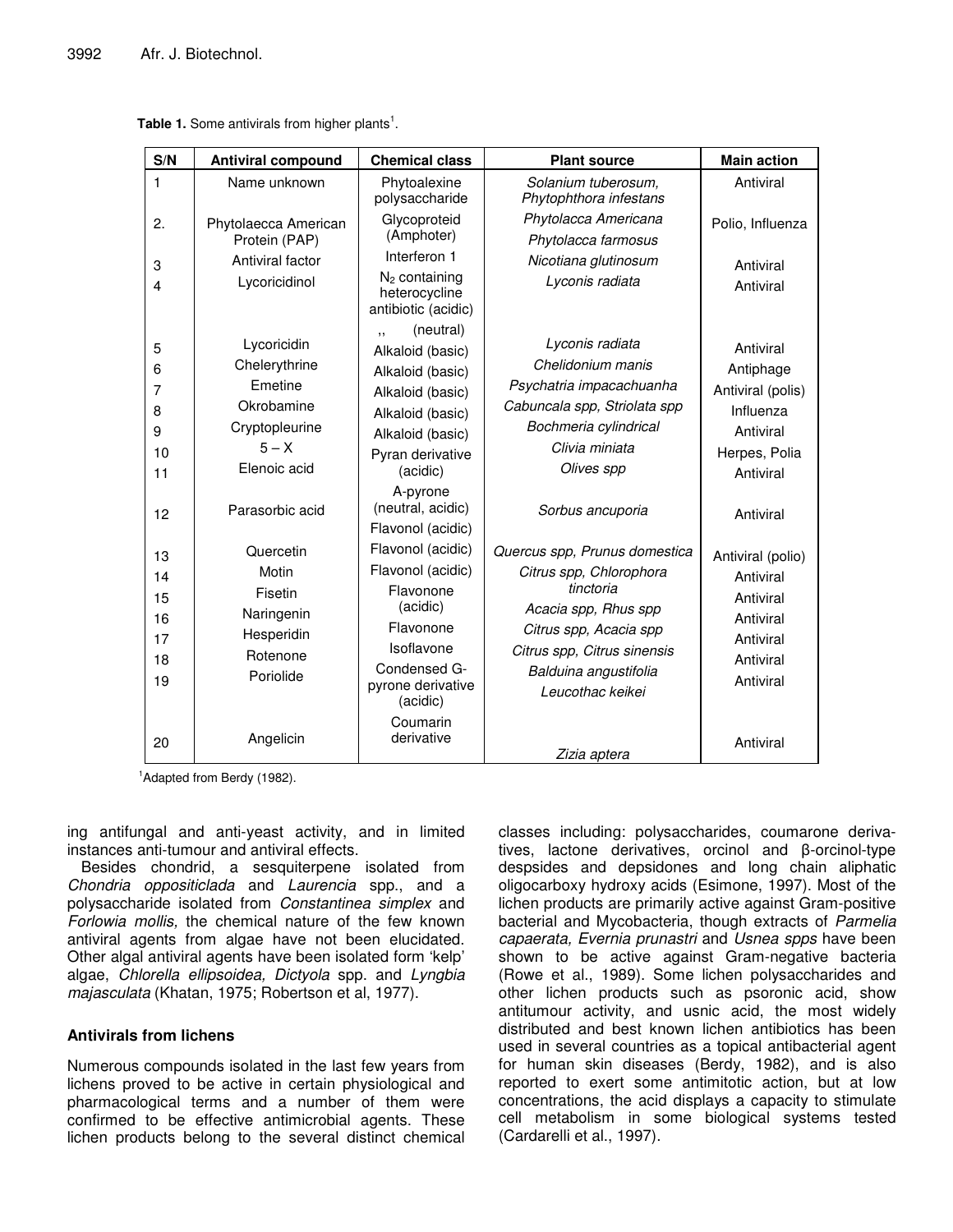Very little have been reported on the virucidal effect of lichen substances. Cohen et al. (1996) demonstrated that under optimal conditions of exposure to light, hypercicin (7,7-dichlorohypericin) and 5,7-dichloro-emodin from lichens exhibited strong inhibitory activity against herpes simplex virus type. Thus the antiviral activity appeared to be positively correlated with increasing substitution of chlorine in the anthraquinone structure.

### **METHODS OF EVALUATING ANTIVIRAL PROPERTIES OF PLANT EXTRACTS**

#### **Use of animal models**

The earliest method for the study of viruses had been the use of animal host systems. Louis Pasteur for instance, began to study rabies in animals in 1881 and over a number of years he developed methods of producing attenuated virus preparations by progressively drying spinal cord of rabbits experimentally infected with the agent. Also through experimental transmission to mice, in 1900, Walter Reed demonstrated that yellow fever was caused by a virus and spread by mosquitoes (Cann, 1993). This discovery eventually enabled Max Thailler in 1937 to propagate the virus in chick embryo and to produce an attenuated vaccine – the 17 D strain that is still in use today. The success of this approach had led to increased use of animal systems to identify and propagate pathogenic viruses even with the adoption/ perfection of tissue culture technique.

#### **Animal protection studies**

As already indicated, the earliest method of virus study had been the use of animal hosts. In the area of antiviral chemotherapeutic research, animal models have been used either primarily as screening tools or applied in testing the efficacy of the test compound when it had been identified as effective/potent using any other method (Likar et al., 1977; Sloan et al., 1977).

#### **Egg inoculation studies**

Inoculation of fertilized hen eggs with the virus strain under study has been a powerful virological tool especially in the area of virus identification, vaccine production and in the evaluation of compounds for antiviral activities (Cann 1993; Jawetz et al., 1989). In the later event, after obtaining the virus titre and the cytotoxicity of the extract under study, different timecourse studies are carried out using varying concentrations of the extracts. This depends on the study objective; that is, whether virucidal testing or inhibition of any stage of the virus replication is being investigated.

The use of egg inoculation in virological studies especially in developed countries is waning with the advent of faster and cheaper biotechnological tools.

### **Cell culture methods**

Cell culture began in the  $20<sup>th</sup>$  century with whole organ cultures, then progressed to methods involving individual cells, either primary cell cultures or immortalized cell lines which given appropriate conditions, continue to grow in culture indefinitely. In 1949, Enders and his colleagues were able to propagate poliovirus in primary human cell cultures. This opened what many regard as the 'golden age of virology', the identification and isolation during the 1950s and 1960s of many viruses and their association with human disease. Among the cell culture techniques are the plaque reduction techniques, viral cytopathic effect assay and haemagglutination inhibition techniques.

#### **Conclusion**

For long, plants used as whole plants, tissue cultures or cell cultures, have provided sources of antiviral agents. Other than plants, algae and lichens have also been employed as antiviral agents. Methods employed in screening plants and their extracts for antiviral activities include use of animal models, animal protection studies, egg inoculation studies and cell culture methods.

#### **REFERENCES**

- Abonyi DO (2000). *In vitro* antiviral effects of extracts from the lichen *Parmelia perlata* (L) ACH. (Family: Parmeliaceae) and *Garcinia kola* Heckel (Family: Guttiferae) on some selected viruses. Unpublished MSc dissertation submitted to the Department of Pharmaceutics, University of Nigeria, Nsukka.
- Ayensu ES (1978). Medicinal Plants of West Africa, Reference Publication Inc, Michigan, pp. 330
- Belshe RB, Hall-smith M, Hall CB, Betts R, Hay AJ (1988) Genetic basis of resistance to rimantadine emerging during treatment of influenza virus infection, Virology 62: 1508-1512.
- Berdy J (1982). Handbook of antibiotics compounds., Vol IX: Antibiotics from higher forms of life: Lichens, algae and animal organisms, CRC Press, Boca Raton, pp. 39-227.
- AJ (1993). Principles of Molecular Virology, Academic Press, London, pp. 160-165.
- Cardarelli M, Servino G, Campanella L, Ercole P, DeCicco NF, Alesiani O, Rossiello F (1997). Antimitotic effects of Usnic acid on different biological systems, Cell Mol. Life Sci*.* 53: 667-672.
- Cohen PA, Hudson JB, Towers GH (1996) Antiviral activities of
- anthraquinones, bianthrones and hypericin derivatives from lichens, Experimentia 52: 180-183.
- Daziel JM (1937). The Useful Plants of West Tropical Africa, Crown Agents, London, pp. 10-22.
- Desselberger U (1995) Molecular Epidermiology, In: Medical Virology: A Practical Approach. Desselberger U (ed) Oxford University Press, New York, pp. 173-190.
- Esimone CO (1997). Antimicrobial properties of extracts from the lichen *Ramalina farinaceae,* A Masters Degree Dissertation submitted to the Department of Pharmaceutics, University of Nigeria, Nsukka, pp.1- 182.